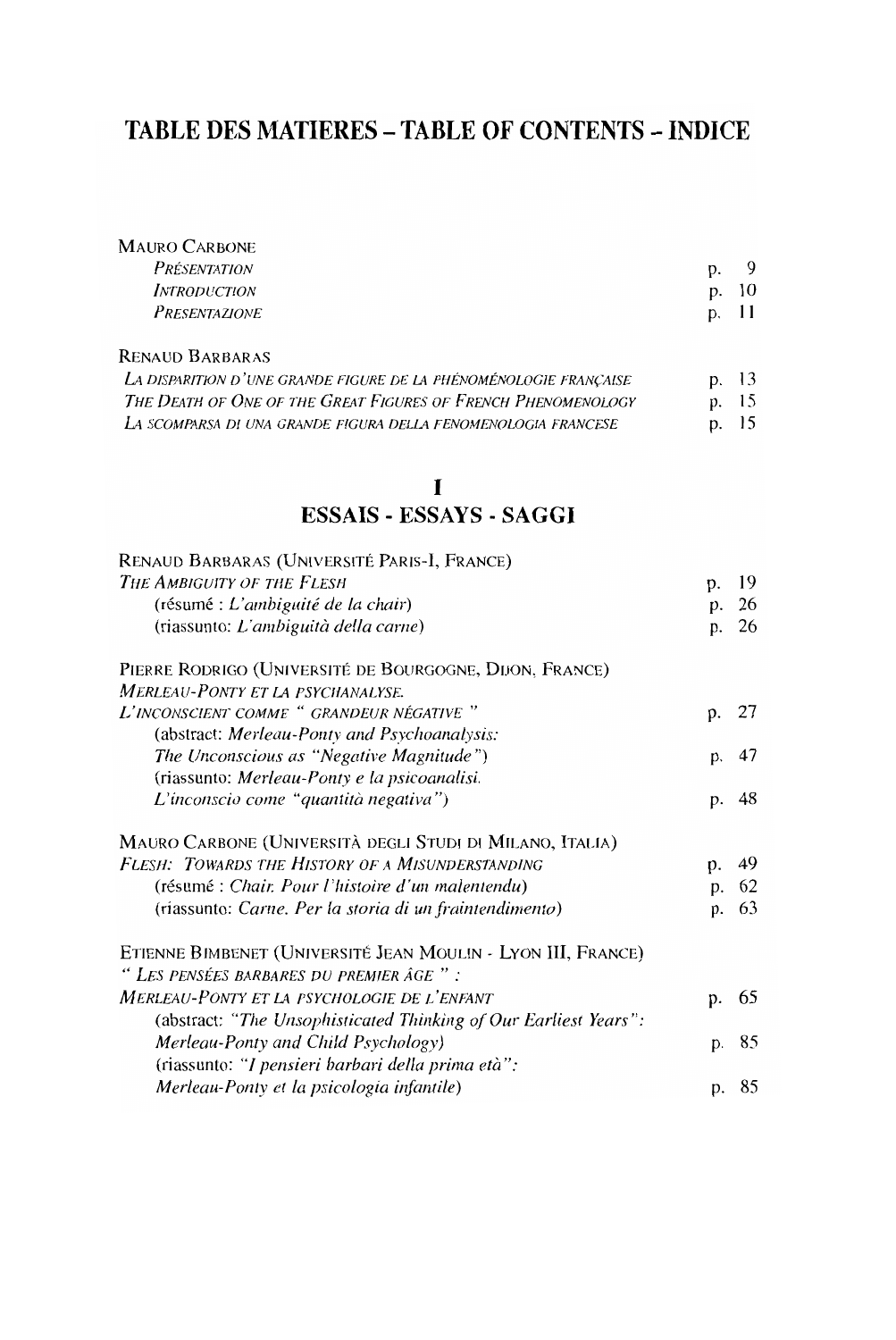| LUIGI TARANTINO (UNIVERSITÀ DEGLI STUDI DI PALERMO, ITALIA)                                                            |    |        |
|------------------------------------------------------------------------------------------------------------------------|----|--------|
| PER UNA STORIA DELL'ESPERIENZA.                                                                                        |    |        |
| Archeologia e fenomenologia: fra lo storico e l'originario<br>(résumé : Pour une histoire de l'expérience. Archéologie | p. | 87     |
| et phénoménologie : entre l'historique et l'originaire)                                                                |    | p. 102 |
| (abstract: Towards a History of Experience. Archeology and                                                             |    |        |
| Phenomenology: Between the Historical and the Originary)                                                               |    | p. 102 |
|                                                                                                                        |    |        |
| LEONARD LAWLOR (UNIVERSITY OF MEMPHIS, USA)                                                                            |    |        |
| THE CHIASM AND THE FOLD.                                                                                               |    |        |
| AN INTRODUCTION TO THE PHILOSOPHICAL CONCEPT OF ARCHEOLOGY                                                             |    | p. 105 |
| (résumé : Le chiasme et le pli. Une introduction                                                                       |    |        |
| au concept philosophique d'archéologie)                                                                                |    | p. 117 |
| (riassunto: Il chiasma e la piega. Un'introduzione al concetto                                                         |    |        |
| filosofico di archeologia)                                                                                             |    | p. 117 |
| JEAN-NOËL CUEILLE (CHARTRES, FRANCE)                                                                                   |    |        |
| Le silence du sensible. Éléments pour une esthésiologie                                                                |    |        |
| DANS LA PENSÉE DE MERLEAU-PONTY                                                                                        |    | p. 119 |
| (abstract: The Silence of the Sensible: Elements of an                                                                 |    |        |
| Aesthesiology in the Thought of Merleau-Ponty)                                                                         |    | p. 155 |
| (riassunto: Il silenzio del sensibile.                                                                                 |    |        |
| Elementi per un'estesiologia nel pensiero di Merleau-Ponty)                                                            |    | p. 156 |
| CLAUDIO DI BITONTO (UNIVERSITÀ DEGLI STUDI DI GENOVA, ITALIA)                                                          |    |        |
| CORPOREITÀ E STILE IN MERLEAU-PONTY                                                                                    |    | p. 157 |
| (résumé : Corporéité et style chez Merleau-Ponty)                                                                      |    | p. 184 |
| (abstract: Corporeality and Style in Merleau-Ponty)                                                                    |    | p. 185 |
| KYM MACLAREN (UNIVERSITY OF KING'S COLLEGE, HALIFAX,                                                                   |    |        |
| NOVA SCOTIA, CANADA)                                                                                                   |    |        |
| INTERCORPOREITY, INTERSUBJECTIVITY AND THE PROBLEM                                                                     |    |        |
| OF "LETTING OTHERS BE"                                                                                                 |    | p. 187 |
| (résumé : Intercorporéité et intersubjectivité, ou comment                                                             |    |        |
| " laisser être les autres ")                                                                                           |    | p. 208 |
| (riassunto: Intercorporeità, intersoggettività e il problema                                                           |    |        |
| di "lasciar essere gli altri")                                                                                         |    | p. 209 |
| FABRICE COLONNA (ECOLE NORMALE SUPÉRIEURE ULM, PARIS, FRANCE)                                                          |    |        |
| <b>MERLEAU-PONTY ET LA SIMULTANÉITÉ</b>                                                                                |    | p. 211 |
| (abstract: Merleau-Ponty and Simultaneity)                                                                             |    | p. 235 |
| (riassunto: Merleau-Ponty e la simultaneità)                                                                           |    | p. 236 |
|                                                                                                                        |    |        |
| ALESSIA MASCELLANI (UNIVERSITÀ DEGLI STUDI DI BOLOGNA, ITALIA)                                                         |    |        |
| VIAGGIO CON MERLEAU-PONTY ALLE RADICI DELL'ESSERE:                                                                     |    |        |
| ALLA SCOPERTA DI UN LOGOS DI LINEE, LUCI E COLORI                                                                      |    | p. 239 |
| (résumé : Descendre jusqu'aux racines de l'être, en compagnie de                                                       |    |        |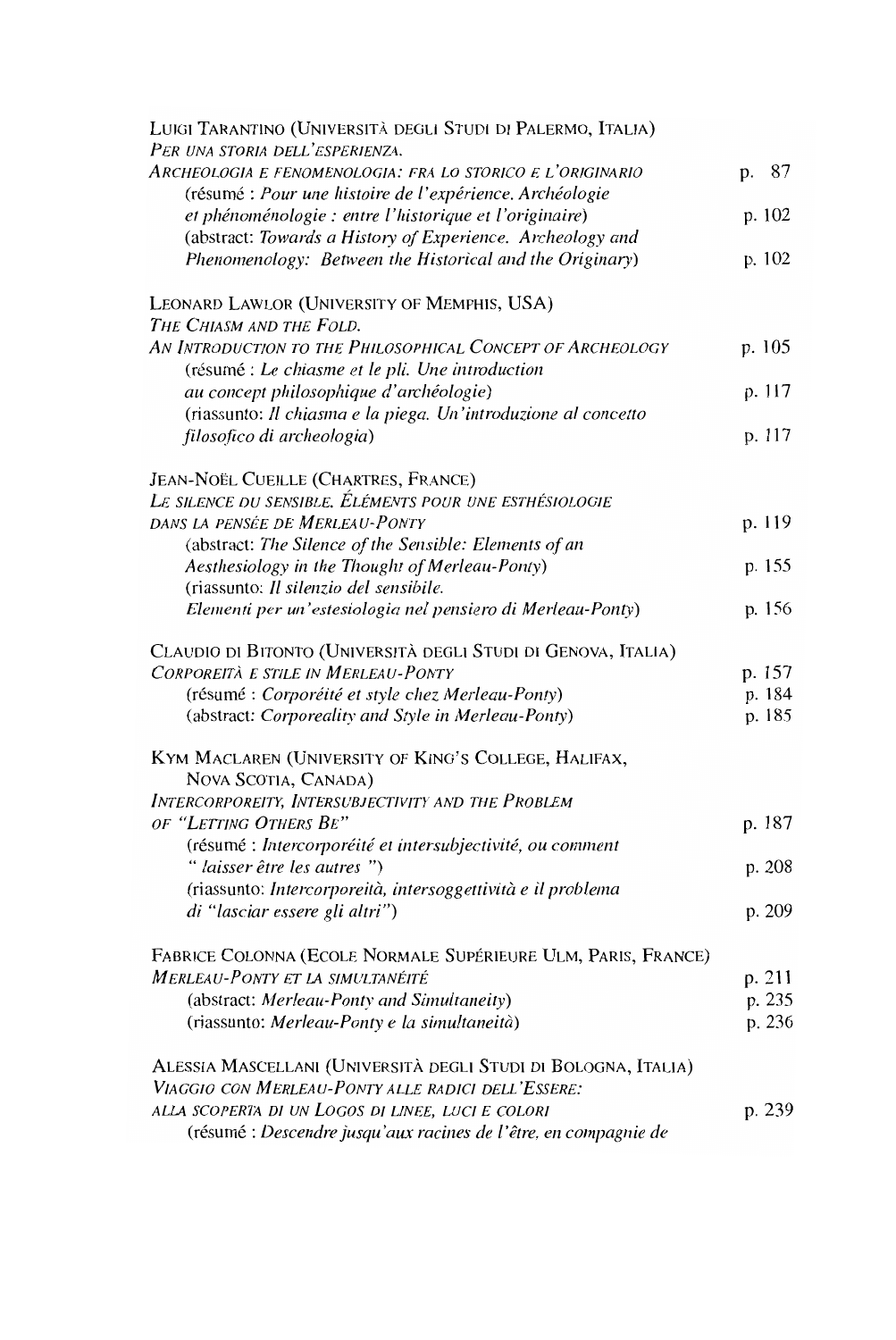| Merleau-Ponty : à la découverte d'un Logos des lignes, des lumières,    |        |
|-------------------------------------------------------------------------|--------|
| <i>des couleurs</i> )                                                   | p. 256 |
| (abstract: Descending Down into the Roots of Being, with Merleau-Ponty: |        |
| The Discovery of a Logos of Lines, Lights, and Colors)                  | p. 257 |
| VALENTINA FLAK (UNIVERSITÀ DEGLI STUDI DI MILANO, ITALIA)               |        |
| "DAL MODELLO ALL'ARCHETIPO!"                                            |        |
| Natura e morfologia fra Klee e Merleau-Ponty                            | p. 259 |
| (résumé : " Du modèle à l'archétype ! " Nature et morphologie           |        |
| entre Klee et Merleau-Ponty)                                            | p. 278 |
| (abstract: "From the Model to the Archetype!":                          |        |
| Nature and Morphology between Klee and Merleau-Ponty)                   | p. 279 |
| DAVID BELOT (UNIVERSITÉ BLAISE-PASCAL DE CLERMONT-FERRAND, FRANCE)      |        |
| L'illusion historique. Autour des Aventures de la dialectique           | p. 281 |
| (abstract: The Historical Illusion in Merleau-Ponty's                   |        |
| The Adventures of the Dialectic)                                        | p. 309 |
| (riassunto: L'illusione storica.                                        |        |
| <i>Intorno a</i> Le avventure della dialettica)                         | p. 309 |
| ANTONIO MARTONE (ISTITUTO UNIVERSITARIO ORIENTALE DI NAPOLI, ITALIA)    |        |
| CAMUS E MERLEAU-PONTY, DALLA CRITICA DELLO STORICISMO MARXISTA          |        |
| ALL'ESISTENZA DEMOCRATICA                                               | p. 311 |
| (résumé : Camus et Merleau-Ponty : De la critique                       |        |
| de l'historicisme marxiste à l'existence démocratique)                  | p. 346 |
| (abstract: Camus and Merleau-Ponty: From the Critique                   |        |
| of Marxist Historicism to Democratic Existence)                         | p. 347 |

## II<br>LA PHÉNOMÉNOLOGIE DE JAN PATOCKA

| <b>GUY DENIAU (NANTES, FRANCE)</b>                                  |        |
|---------------------------------------------------------------------|--------|
| PHÉNOMÉNOLOGIE ASUBJECTIVE ET HERMÉNEUTIOUE.                        |        |
| PATOCKA ET GADAMER                                                  | p. 351 |
| (abstract: A-Subjective Phenomenology and Hermeneutics:             |        |
| Patocka and Gadamer)                                                | p. 374 |
| (riassunto: Fenomenologia asoggettiva ed ermeneutica.               |        |
| Patocka e Gadamer)                                                  | p. 375 |
| BRUCE BÉGOUT (UNIVERSITÉ D'AMIENS, FRANCE)                          |        |
| La phénoménologie décapitée ? Perspectives et difficultés           |        |
| DE LA PHÉNOMÉNOLOGIE ASUBJECTIVE DE JAN PATOCKA                     | p. 377 |
| (abstract: Decapitated Phenomenology? Perspectives and Difficulties |        |
| in Patocka's A-Subjective Phenomenology)                            | p. 409 |
| (riassunto: La fenomenologia decapitata? Prospettive e difficoltà   |        |
| della fenomenologia asoggettiva di Jan Patocka)                     | p. 410 |
|                                                                     |        |